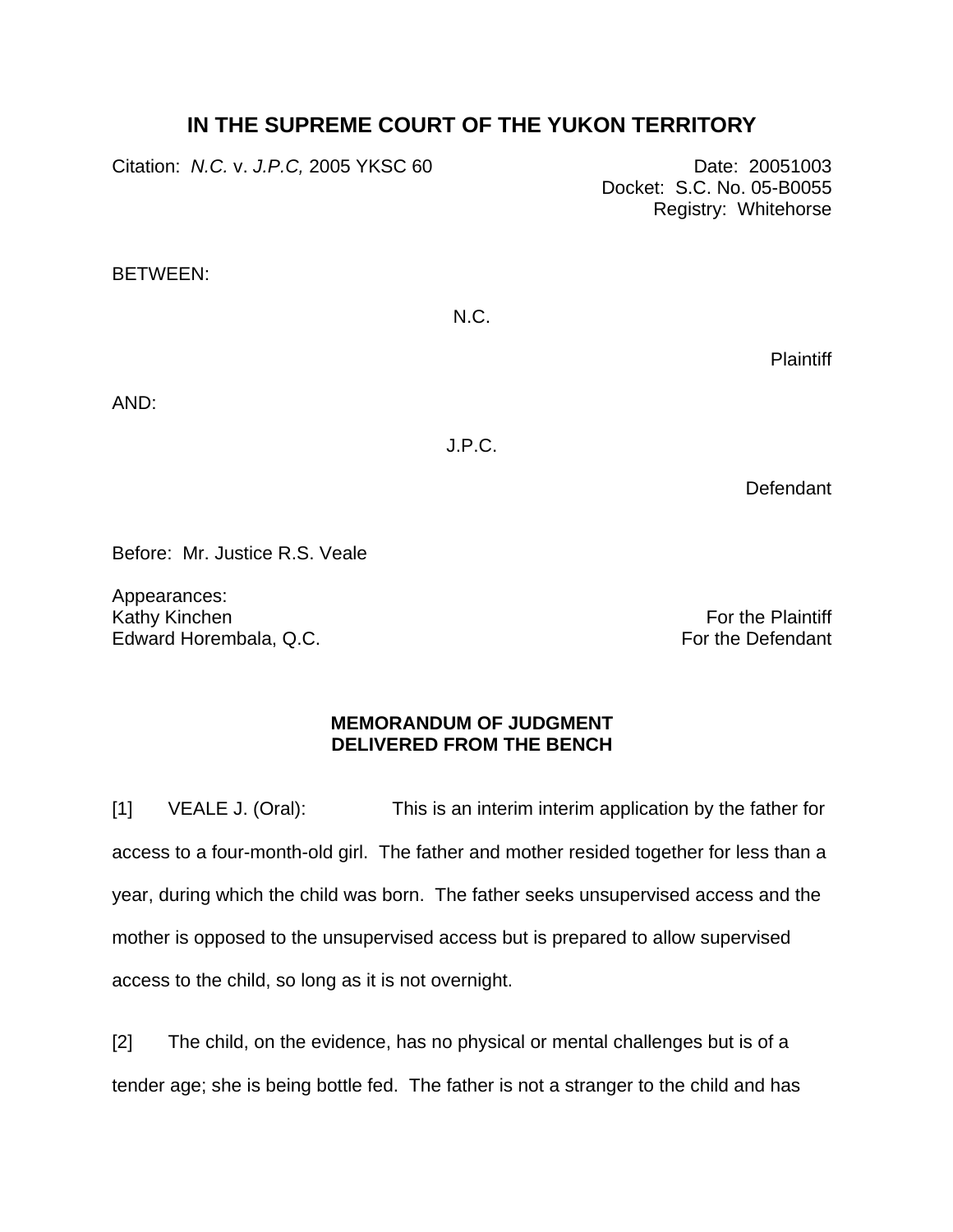been involved in dressing and feeding and caring for the child in June and July, prior to the final separation of the parents in August of 2005. However, since that separation the mother has insisted on supervised access by the father. The reason for this relates to the father accessing a website in December of 2004 and January of 2005 that contained links to sexually explicit photographs.

[3] The father denies that the sites contained child pornography. The mother states that the father viewed the child pornographic sites with pictures of young girls aged 12 to 16 years of age in naked sexually suggestive positions. I cannot resolve this discrepancy in the evidence based on affidavits alone and the matter has been set down for further hearing on November 1 and 18, 2005 for cross-examination of both parties and one witness, before which time I will make an interim order.

[4] There is no question that a parent viewing pornographic websites raises the concerns of the Court as to the safety of a vulnerable four-month-old girl. Unfortunately, I do not know to what extent this alleged viewing took place, but the real question is whether it raises concerns about the care this father will give to the child. There is no evidence before me that the father has been inappropriate in his care for the child other than suggestions that he is not well experienced.

[5] The mother was very clearly hurt and upset by the father's visit to what she describes as a "teen porn site." She understandably felt degraded and humiliated. However, she has also maintained that he is a good father and I am referring to the affidavit # 1 of N.C. and Exhibit D on page 4 where the mother states this: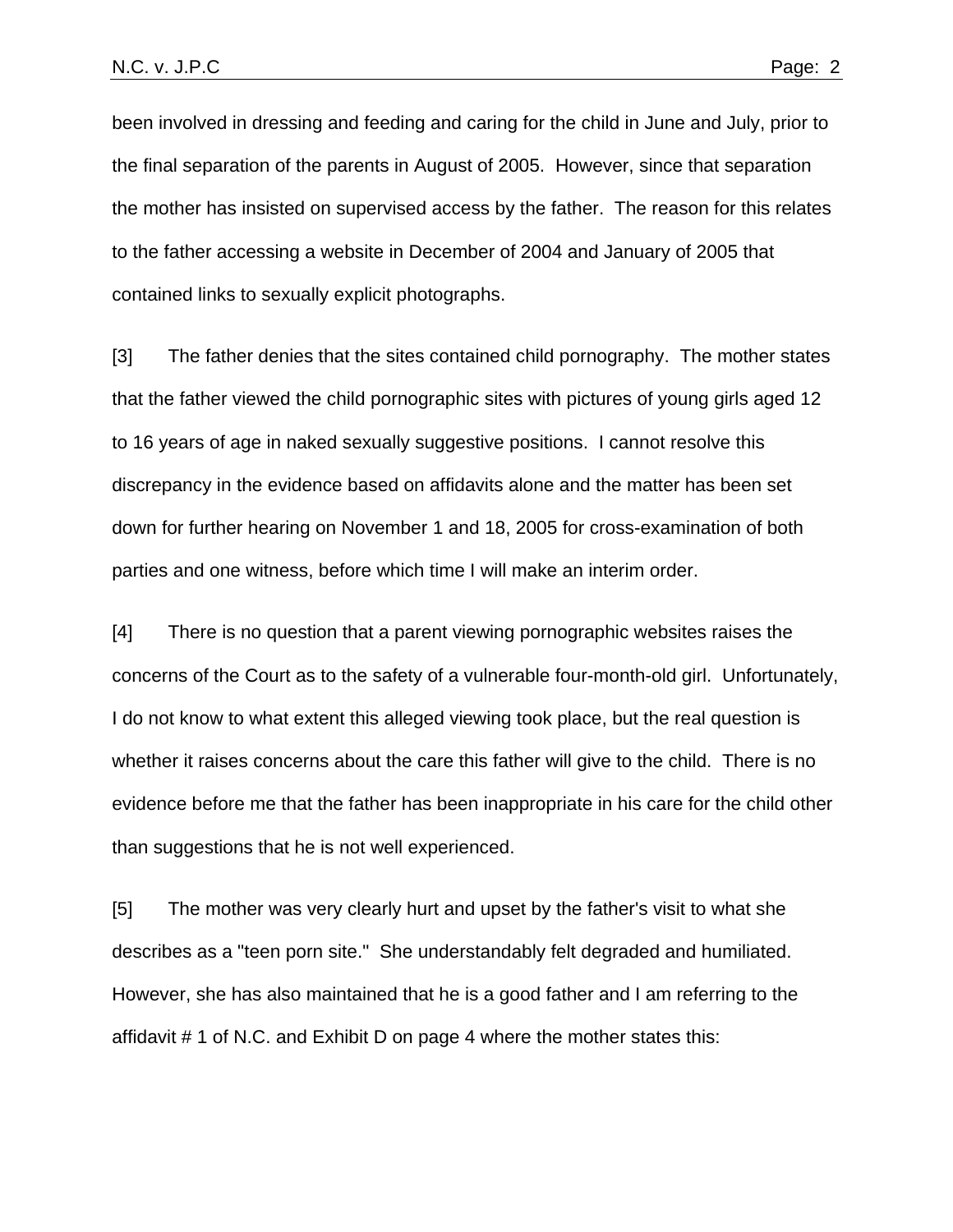…I want [N.C.] to be in my life and I have told him I want to work through this. I want to rebuild. Anyway, I am so frightened right now that I will be a single mother. I want my child to have more than just visitation rights to his father. I want him to have a father, and [N.C.] would be an amazing father and husband…

This is, as I understand it, an email to the father's mother after the alleged visits to the

pornographic website.

[6] Again, at page 20 of the father's affidavit, and this is an email dated August 8,

2005, subsequent to what I will call their final separation:

…You were such a wonderful man to me up to last week. You were wonderful during [J.]'s birth and the weeks following. We have never had a chance to enjoy each other. Let's move on [N], let's put this week behind us and move on… but I need you here in the house, it is too hard otherwise. It is tiring taking care of [J.] unsupported.

[7] Again, at page 22 of the first affidavit of the father, the mother states this in an

email dated August 15, 2005:

I have learned a considerable amount about myself by you leaving. You have shown be that (sic) I can not (sic) behave this way.. the back and forth… saying hurtful things and then just saying sorry. That will not suffice and it is not respectful towards you, nor does it build trust.

You are a patient, caring man that deserves trust and respect. How I treated you in the past was disrespectful, untrusting and uncaring. I am sorry. I own this behaviour and am willing to change. I am taking steps towards change and I know I will make progress.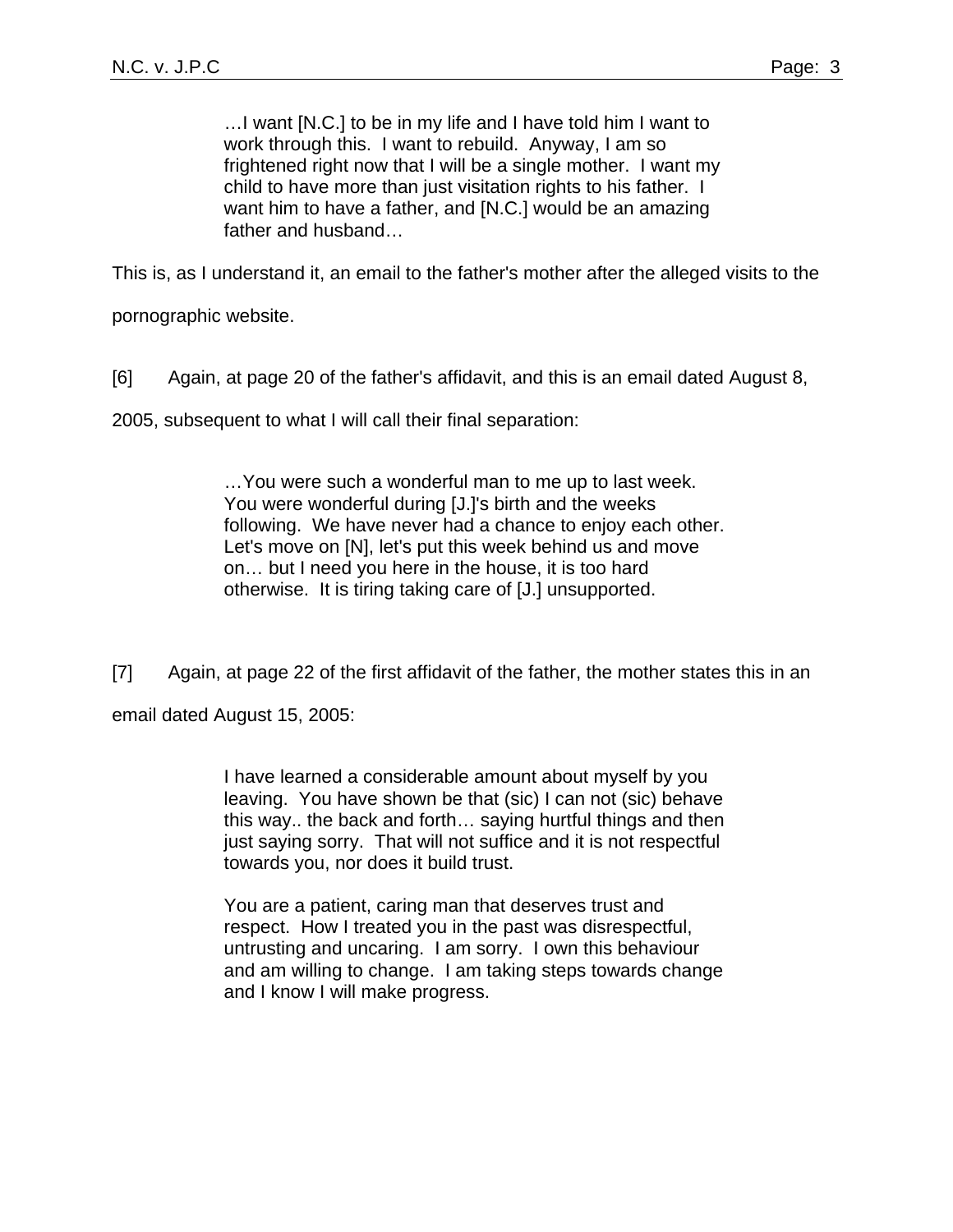[8] In the first affidavit of the father, there is also some writing from what I understand to be a psychologist that they were both consulting. It is dated August 16, 2005, and the writing is this; it appears to be as a goal and it is paragraph number 5:

Set hours to visit J. solely or with me depending on your preference heading towards overnight visits.

[9] I am left with this, the father has been involved in what can only be described as a stupid and disturbing event, but the evidence does not suggest he would in any way harm his young daughter. If this child is to have a meaningful relationship with both parents, it must start at an early age. I can find no evidence to support that there is a danger to the child and, but for the website visit, all the evidence is that the father poses no danger to his child. I am therefore ordering unsupervised access to the child for four hours three times a week, Tuesday, 4:00 to 8:00, Thursday, 4:00 to 8:00, and Saturday, 1:00 to 4:00 p.m. This is on an interim interim basis until I hear the evidence on November 1 and November 18, 2005.

[10] Counsel, I have put specific times on but if you want to say anything about those times, if they are inappropriate for any reason, we can deal with it now or you can simply speak to the trial coordinator.

[11] MR. HOREMBALA: That's Tuesday, Thursday and Saturday?

[12] THE COURT: Right, and 4:00 to 8:00 being Tuesday and Thursday because of the father working, and then Saturday being 1:00 to 4:00, which I assume would be more convenient for both of them.